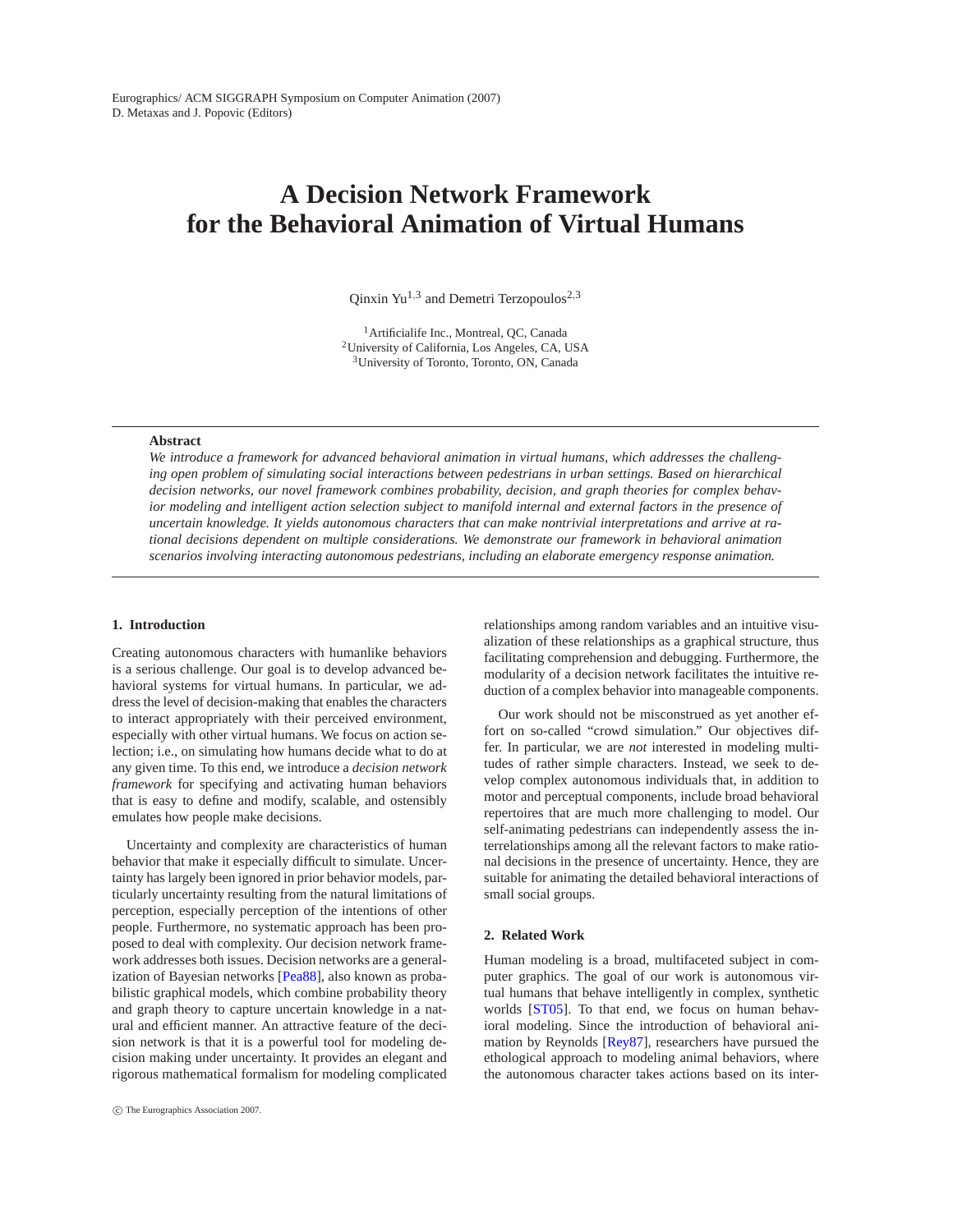nal state and its perceptual interpretation of external stimuli [\[TT94,](#page-9-3)[BDI](#page-9-4)∗02]. Human behavior, by far the most complex of animal behaviors, is the subject of multiple disciplines, including ethology, psychology, sociology, and anthropology. Our work addresses the human character's autonomy and interaction in its virtual environment, aside from natural verbal communication and dialog, nor do we consider the cognitive level of decision making, which concerns what a character knows, how that knowledge is acquired, and how it can be used to reason and plan actions [\[FTT99\]](#page-9-5).

In the area of human behavioral animation, Musse and Thalmann [\[MT97\]](#page-9-6) simulated crowd behavior using a rulebased system. Badler et al. [\[BAZB02\]](#page-9-7) proposed a Parameterized Action Representation (PAR), which includes specifications for low-level animation concepts, and descriptions of primitive or complex actions, with action selection based on the conditions specified in the PAR structure.

Closer to our approach, Ball and Breese [\[BB00\]](#page-9-8) encoded emotions and personality using Bayesian networks. Unlike our work, however, their emphasis was on conversational agents with speech recognition and generation. Kshirsagar and Thalmann [\[Ksh02\]](#page-9-9) also used a Bayesian network to model personality and mood in a chat application, as did Egges et al. [\[EZKT03\]](#page-9-10) to model mood in their conversational agent. The work closest to ours is that by Hy et al. [\[HABL04\]](#page-9-11) who simulated simple behaviors for a firstperson shooter game character by using a Bayesian network to specify finite-state-machine-like behavior selection, and to learn by imitating a human player. Unlike us, they did not simulate human interactions.

Although prior animation work and existing computer game titles have used finite state machines, fuzzy logic, neural nets, scripting, smart environments, and Bayesian networks, to our knowledge, ours is the first effort in computer graphics to develop and demonstrate a unified framework for behavioral animation based on *decision networks*. The decision network (or "influence diagram"), which was introduced by Howard and Matheson [\[HM81\]](#page-9-12) in the area of decision analysis, combines probability theory and utility theory to provide a simple visual representation of a decision problem. Decision networks extend Bayesian networks by adding actions and utilities.

Compared with other common decision-making mechanisms such as fuzzy logic [\[Zad88\]](#page-9-13) and neural networks [\[Bis95\]](#page-9-14), or rule-based architectures [\[LNR87\]](#page-9-15), decision networks offer the advantage of providing an intuitive yet rigorous way to identify and display the essential elements of the problem, including objectives, uncertainties, interpretations, and decisions, and how they influence each other, as well as the clear attribution of outcomes to the inputs that generated them. We assert that decision networks are significantly better able to simulate social interactions among autonomous pedestrians.



**Figure 1:** *Autonomous Virtual Pedestrian Model.*

# <span id="page-1-0"></span>**3. Virtual Human Model**

To evaluate our framework, we have implemented a virtual human model based on the software that was described in [\[ST05\]](#page-9-1), including the environment model of the original Pennsylvania Train Station in New York City. Fig. [1](#page-1-0) illustrates the architecture of our virtual pedestrian. Like real pedestrians, the synthetic humans sense their virtual environment, interpret the sensory stimuli, make decisions based on their perceptual interpretations, and act in accordance with their decisions. The important contribution of our human model is the behavior submodel, in which we exploit decision networks to simulate complex interactions between multiple pedestrians and to model the effect of different personalities on their decisions.

Each character acts autonomously within the virtual environment. To understand the structure of our system, let us consider an arbitrary character, say Jane. At any given time, Jane's intention generator assesses her current intention based on internal attributes and memory. Jane observes her surroundings to determine what objects are within her 180-degree field of view. The perceptual data Jane can gather by querying the environment model includes the position, speed, and orientation of objects in the environment, including other characters as well as their gaze directions.

Jane's attention mechanism guides her gaze depending on which objects are of interest given her current intention, or if an object attracts attention by making a sudden movement [\[EY97\]](#page-9-16). When Jane attends to a character she recognizes, or to a character with which she may be interested in interacting, or when there is a potential collision with some character, she draws inferences about the character using the interpreter in her perception system and decides how to interact with them. This decision making process is accomplished within our novel behavioral framework.

In particular, Jane is equipped with the new behavioral models that we develop in the next section. She also possesses a set of behavior routines that enable her to carry out primitive actions, such as walking to certain locations. Once an action selection decision is made, the relevant behavior routines are invoked to carry out the necessary actions. At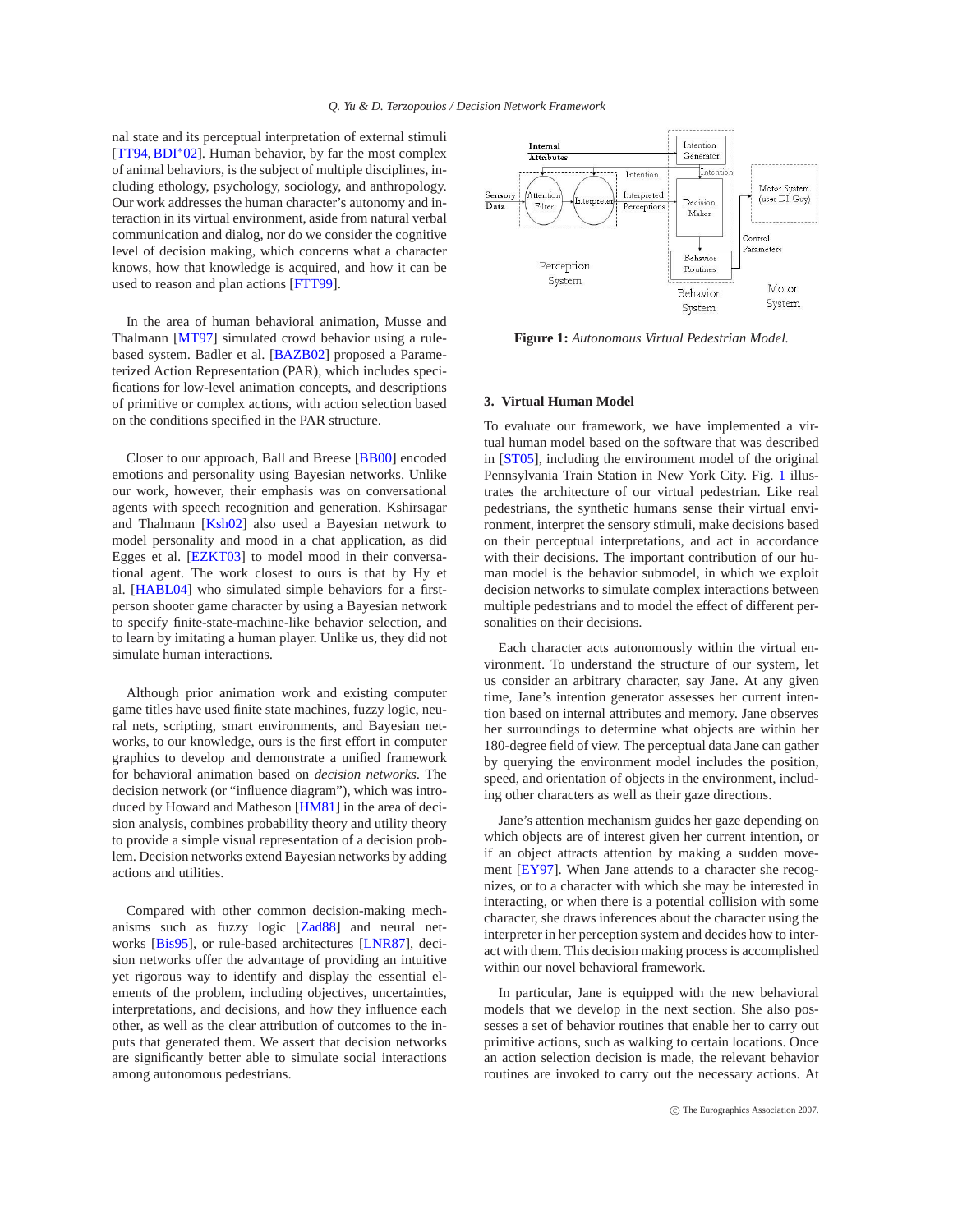a lower level, her motor system is responsible for carrying out the actual primitive movements such as walking and running. Her geometric body model and its primitive movements are provided by Boston Dynamics Inc.'s DI-Guy API.

Jane must remember the sequence of tasks she wants to perform. For this purpose, we implement a stack based memory in her behavior system, as was done in [\[ST05\]](#page-9-1), enabling her to maintain persistence in her behaviors, while also adapting to the changing environment by storing new interim goals that attract her attention.

We have designed behavior routines to couple the decisions made at the behavioral level to the low-level DI-Guy motor system. Unfortunately, DI-Guy characters suffer limitations not just in their appearance but also in their motor skills, which restricts the possible motions that may be used in actions triggered by our decision network framework. For one character to interpret the behavior of another, it must make observations. Currently there are only a limited set of cues upon which our virtual humans can base their observations, since their facial expressions and gestures are highly constrained. The available cues include change in direction, change in speed, gaze direction [\[Pet05\]](#page-9-17), and body orientation. Change in speed is an especially unreliable visual cue as DI-Guy characters cannot change their speed quickly.

#### **4. Behavioral Modeling Using Decision Networks**

Our new behavioral modeling approach employs decision networks as its core methodology. We have applied our decision network framework to the design of interaction models between virtual humans, guided by our commonsense knowledge of how real humans behave in similar circumstances. After motivating our framework in the next section, we present in subsequent sections four specific behavior models implemented within the framework—emergency response behavior, acquaintance behavior, partnering behavior, and collision avoidance behavior.

# **4.1. Decision Network Framework**

A complex human behavior usually requires a sequence of assessments and decisions to be made. To model the behavior, the various contributing factors as well as their interrelationships must be identified, specified, and quantified. A decision network encodes events, represented by nodal variables, and causal relationships between them, represented by directed edges. This facilitates behavioral modeling as it is natural to think of behaviors as causal relations between events. A decision network computes rational decisions based on what the agent *wants* and what it *believes*, whereas a purely logical agent would not be able to handle uncertainty combined with conflicting goals [\[RN03\]](#page-9-18).

We take advantage of the features of decision networks that address the key issues identified in Section [1.](#page-0-0) The uncertainties associated with various variables of interest are represented by the probability distributions encoded in the decision network. The decision network's powerful inferencing capability enables the explanation of observations made about the world, as well as predictions based on the evidence. The use of decision networks provides a convenient way to control how the character makes decisions. Adjusting the conditional probabilities and the utility functions will influence how the decision gets made. Another way to exert control is to adjust internal parameters, which will be monitored at simulation time by the network in order to make inferences and assessments.

In our application, not every decision need take all sensory and internal factors into consideration. To avoid the potential intractability of large decision networks, we build the behavioral model as a hierarchical set of relatively small decision networks. The hierarchical structure helps to ensure a manageable number of variables in each individual network and reusability of the functionality of component networks. At the lower level, a separate, smaller decision network structure is implemented for each decision item, while at higher level(s) the decision network structure at each node represents how a decision is made based on results from its children nodes. Decision network behavior models are also readily extensible, as we will demonstrate in Section [4.2.4.](#page-5-0)

Fortunately, there is no need to reinvent the wheel when applying decision networks. We use Netica (www.norsys.com), which is a commercial-quality implementation of Bayesian and decision networks along with a convenient GUI. It uses the junction tree algorithm to evaluate the networks and draw inferences. [†](#page-2-0)

Applying our decision network framework, we have developed a set of networks that implement each of the four behavior models. Each network is responsible for drawing an inference or making a sub-decision that contributes to the final behavior. They are invoked only when there is a need to make the corresponding inference or decision.

#### **4.2. Emergency Response Behavior**

Our highest-level and most elaborate new behavior model is the emergency response behavior, which simulates how people might respond to an emergency situation in a public space like the train station. This behavior will serve as a concrete example to explain in detail how the decision networks are constructed, how the network parameters are adjusted and, subsequently, how we can obtain various possible decisions automatically from them and even extend them.

#### **4.2.1. Network Construction**

Our framework facilitates the application of commonsense knowledge. Regardless of the methodology that one uses to

<span id="page-2-0"></span><sup>†</sup> The role played by Netica, and DI-Guy for that matter, in our work is no different than the role played by, say, Matlab and Maya in many CG research projects. Netica serves simply as a software tool.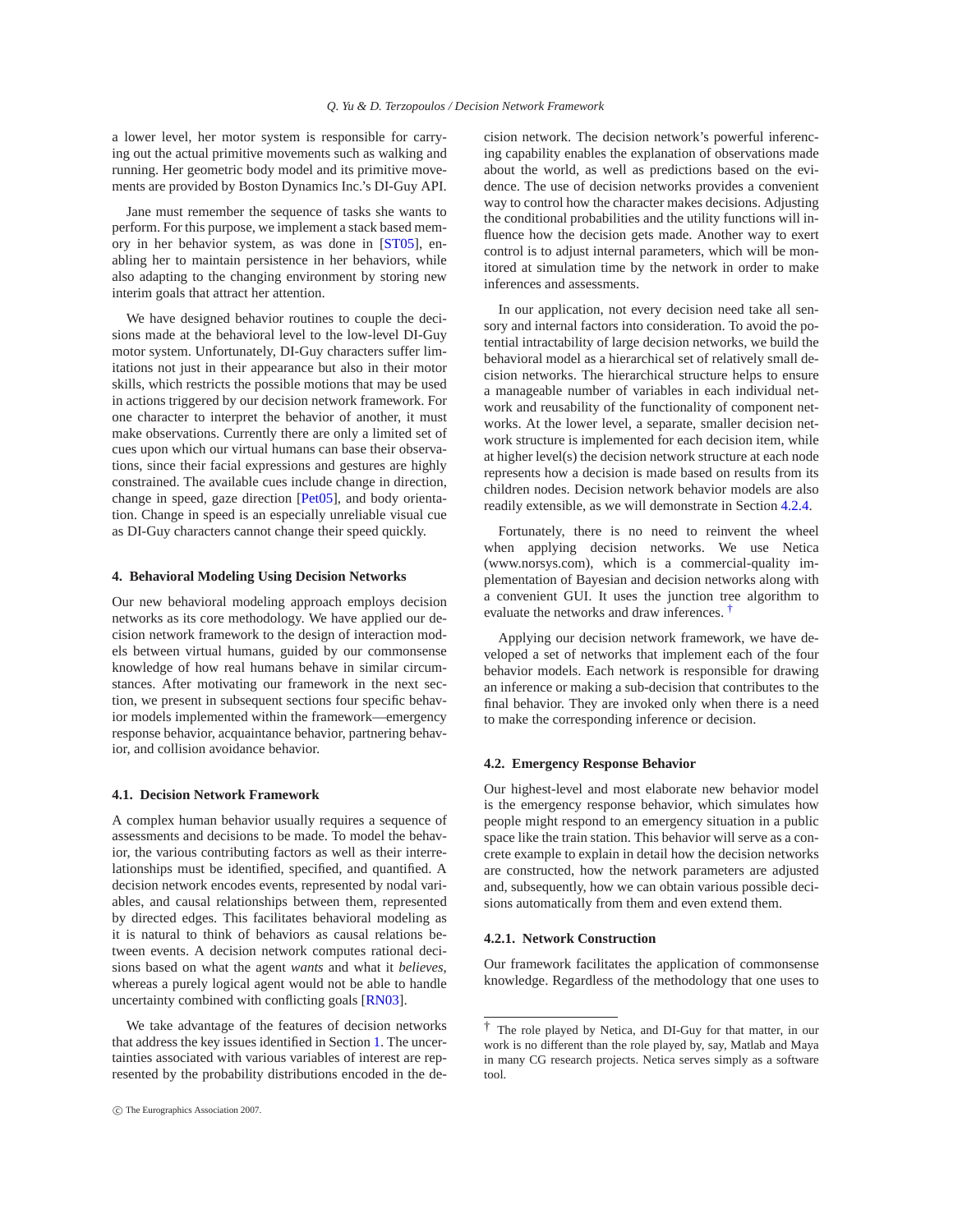design a behavior model, it is natural for the designer to think in terms of what factors cause what effects, eventually leading to a decision underlying action selection. For human character animation, it often suffices to consider the various factors that contribute to making the appropriate decision in some real-life scenario. Since decision networks represent causal relationships, one can start the construction process by considering the root cause. Once we have determined the variables representing the factors we would like to consider and have understood the causal relationships among them, we effectively have designed the network topology. It then remains to complete the network by filling in the associated probability or utility values. Given sufficient data, it is possible in principle to train decision networks automatically. In modeling human behaviors, however, we often lack the necessary data to do so. Hence, we rely on intuition and common sense to tune the network parameters.

In particular, we approach the task of modeling how people respond to an emergency situation by considering their possible reactions when encountering such a situation. When someone collapses in a public place, for example, some people may approach to investigate, while others may prefer to avoid the situation and carry on with what they were doing. Of the people who do decide to approach the scene, the more concerned among them will run over, while the less concerned will walk. These will be the three possible intitial reactions from which our virtual pedestrian character can select.

Next, we consider the factors that affect this action selection decision. Three main factors come to mind: how serious the character thinks the situation is, how much the character wants to help others, and how courageous the character is. A timid character may shy away from an emergency situation in order to avoid confronting a potentially unpleasant scene at close range. Having identified these three factors, we simply use a random variable to represent each factor, and create a *chance node* (circle) for each variable, as shown in Fig. [2.](#page-3-0) The action selection decision is represented with a *decision node* (square). We also need to add a *utility node* (diamond) to indicate the character's preferences over the three input factors on the decision.

To complete the network, we must define the *prior probabilities* for the three chance nodes (upper table). The seriousness of the situation must be assessed, so its value should be set based on the interpretation result. To keep the network structure modular and hierarchical, the interpretation result can be obtained from a separate network. The prior probabilities for the Help and Courage nodes are set directly based on the character's internal factors and personality, which are represented on a continuous scale from 0.0 to 1.0. The *utility table* entries (lower table) are set based on our intuition about the character's preference over the three possible actions given the state of the input factors. For example, for a strong, helpful character, when the situation is considered serious, the character is most likely to run over and investigate, less likely to walk over and check out the situation, and least likely to ignore it. The corresponding utility values are



<span id="page-3-0"></span>**Figure 2:** *Network to determine how to respond to the emergency. Variable values s: strong, w: weak, ig: ignore, run: run over to check, obs: walk over to check.*



<span id="page-3-1"></span>**Figure 3:** *Network to assess the seriousness of the situation. Variable values: y: young, p: prime age, o: old.*

accordingly set for this input combination, with the highest utility assigned to the run action, since the network evaluation will choose the action with the highest utility value.

The Serious node represents the character's interpretation of the emergency scene that it is observing. This interpretation process is captured by a separate network (Fig. [3\)](#page-3-1). Similar to the construction of the network of Fig. [2,](#page-3-0) we create a chance node for each of the cues people look for when encountering such a scenario in real life, and which are also observable in our characters given their limited DI-Guy motor system. In our current implementation, we selected the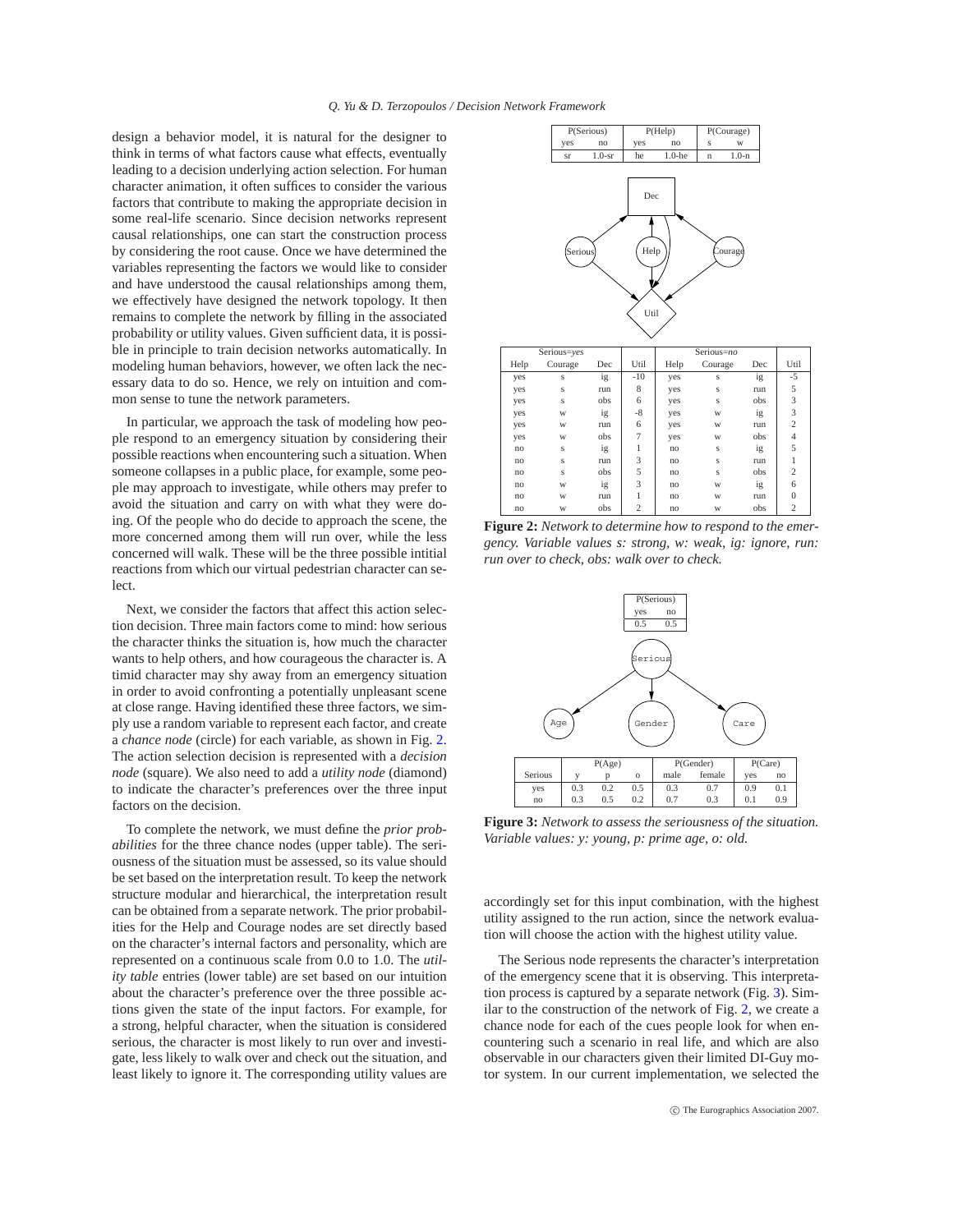

<span id="page-4-0"></span>**Figure 4:** *Network to decide if should go fetch a police officer.*



<span id="page-4-1"></span>**Figure 5:** *Network to assess if someone else is calling the police.*

age and gender of the patient, and how caring the character is about others. The conditional probabilities are set based on the seriousness judgment and the chances that the corresponding cues will be observed.

The aforementioned procedure constructs the networks needed to decide the initial reaction to an emergency situation. Among the characters who have chosen to investigate, some may decide to seek assistance using the decision network shown in Fig. [4.](#page-4-0) This decision depends on how serious the character regards the situation and how resourceful the character is in finding help, including whether or not the character has noticed a law enforcement officer earlier and can estimate the officer's current location, and the character's assessment of whether someone else is already seeking assistance. This assessment is made by observing whether another character is running away from the emergency scene and if it seems likely that the character can summon help more quickly (Fig. [5\)](#page-4-1).

Some characters may choose to leave the scene after being present for some time and unable to do much to help, a decision process implemented by the network of Fig. [6.](#page-4-2) The contributing factors include how impatient the character is, if the character is in a hurry, the time that it has been idling at the scene, if someone is already summoning help, and how altruistic the character is.

Thus, we have constructed all the networks that our virtual characters use to decide how to respond to emergency situations. The probability and utility parameters are set based on the designer's intuitions, but they may need to be fine-tuned to truly reflect how the designer wants the characters to make decisions. The next section describes the tuning process.



<span id="page-4-2"></span>**Figure 6:** *Network for deciding to end the emergency response behavior.*

#### **4.2.2. Adjustment of Network Parameters**

Each network can be tested separately to ensure that its parameter settings allow it to make reasonable decisions in accordance with the designer's intentions. Netica provides a GUI for defining and evaluating the networks. Therefore, once the networks have been constructed, one can easily fine tune the parameters through the GUI by testing various values and assessing the corresponding network evaluation results in order to make the necessary adjustments.

Since our framework makes it easy to trace how a conclusion is drawn, when we see an undesirable result, we can quickly identify the cause and fix it. For example, consider the network of Fig. [3.](#page-3-1) Suppose that we initially assigned  $P(Care = yes |$  Serious =  $yes) = 0.6$  and  $P(Care =$ *|Serious = <i>no*) = 0.4. Trying the input combination of a male patient in his prime and a fully caring character, the situation is interpreted to be not serious. This is undesirable, since we want the caring character to consider the case serious even when the patient is a male in his prime. This evaluation result indicates that we have not given enough influence to the Care variable and need to increase the probability of its value being *yes* when the situation is serious, and similarly increase the probability of its value being *no* when the situation is not serious. Setting  $P(Care = yes |$  Serious =  $yes)$  = 0.9 and  $P(Care = \text{ves} |$ Serious =  $no$ ) = 0.1 yields desirable results.

In our experience, the probabilities need not be set precisely for the decision process to work well; a range of parameter values will usually work. Fine tuning the parameters in this way is a quick and intuitive process. Given the same network structure, by modifying various conditional probability and utility parameter settings, the behavior designer can create a variety of characters that will decide to take quite different actions when faced with the same internal and external factors, even "irrational characters" if that is what the designer wants.

#### **4.2.3. Network Capabilities**

Our decision network framework includes theoretically sound inference algorithms. They make interpretations based on the evidence collected, including uncertain evidence. Once the networks have been constructed, corresponding decisions based on various input combinations are automatically generated. Regardless of the number of influencing factors and how many possible states each factor can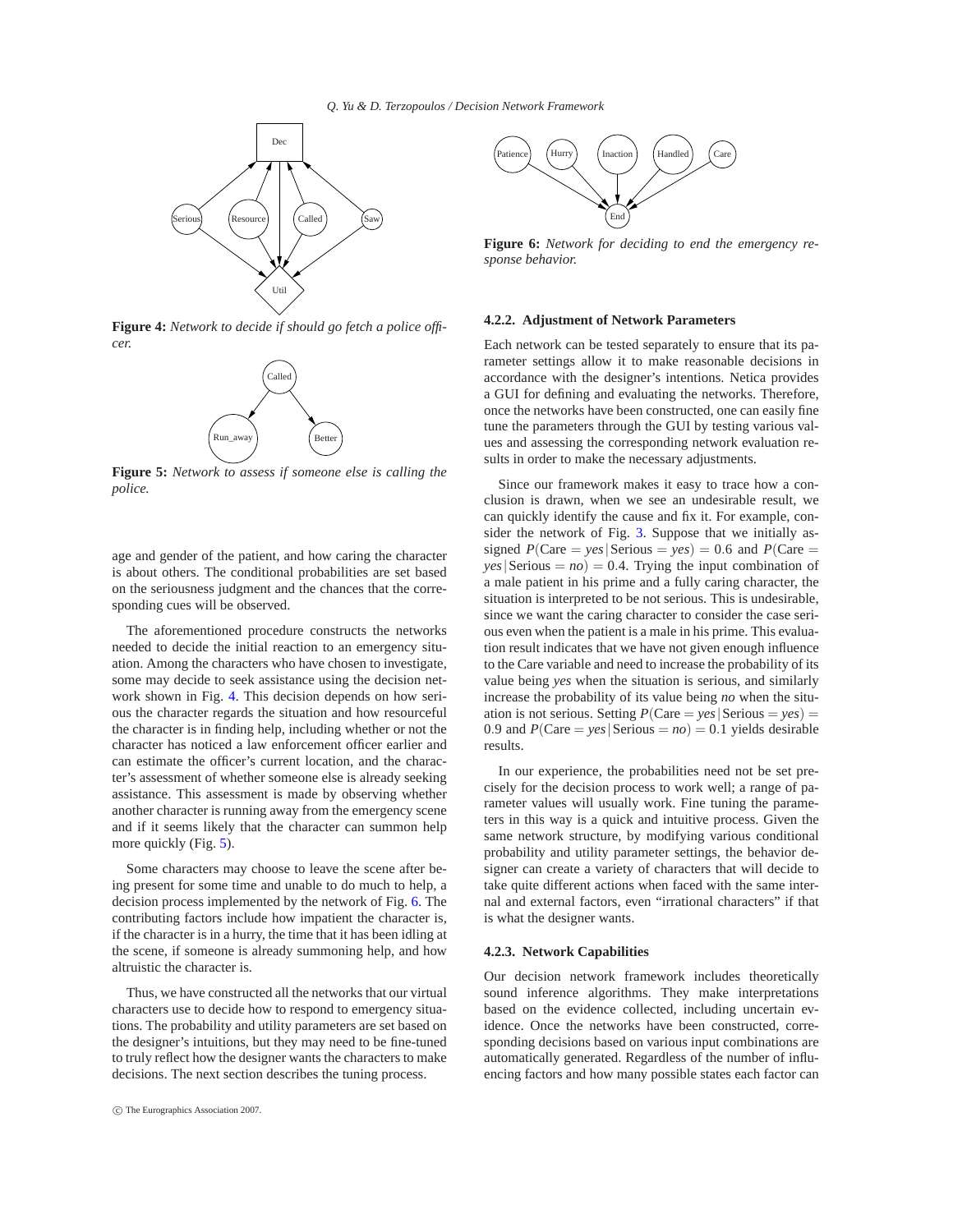take, for every possible combination the network is able to draw a corresponding conclusion by executing the inference algorithm.

Input factors include observations made about the character's external environment and the character's own internal factors and personality traits. Differences in these factors lead to different decisions. There can be many possible input factor combinations, but the same networks can automatically accommodate them. In the network of Fig. [2,](#page-3-0) all the input factors are binary. When we know for certain which state they are in, they are entered as *hard evidence*. However, most of the time, these factors are not strictly in one state or another. For example, the assessment of seriousness that comes from the network of Fig. [3](#page-3-1) is represented with probability values to indicate different degrees of seriousness. In the real world, people can vary in their willingness to help others and their level of courage. In our network, these assessments can be represented on a continuous scale from 0.0 to 1.0, rather than as binary variables, and entered as the prior probability for their corresponding nodes. Different degrees of various personality traits may lead to different decisions. The network is capable of drawing inferences and making decisions incorporating these uncertainties and various other parameter inputs.

### <span id="page-5-0"></span>**4.2.4. Network Extension**

Since our framework supports a modular representation, it is easy to make extensions. When we need to add a new factor to be considered in a decision process, all we need do is add a node for it in the corresponding network and add the associated links to indicate its relationship with existing nodes. We must also add the associated conditional probabilities for the new node and make the necessary adjustments to nodes affected by the node addition.

For example, suppose we want to consider the effect of emotion on the emergency response behavior. A depressed character that is feeling low may lose interest in other things, including helping others. This would involve adding to the network of Fig. [2](#page-3-0) a new chance node, Depress, which represents the state of depression, and links from it to the utility and decision nodes, since it is also an input factor for the decision process. Under the assumption that when the character is not depressed, it should act the same as before the inclusion of this new emotional factor, then the utility values when Depress  $= no$  should remain the same, and we need only update the utility values when Depress  $= \gamma e s$ . Given this extended network, with the same seriousness assessment and the same helpfulness and courage for the character, it will decide to ignore the incident instead of walk over to the scene.

The hierarchical structure of our networks keeps the scale of addition and modification to associated probability and utility settings manageable. For example, suppose that we want to model multiple emotional factors. We can reduce the number of entries that must be added to the utility table by building a subnetwork, where the overall effect from the emotional components is assessed first, and then only add that effect to the utility table. Hence, extension can be easily accomplished within our framework as the changes needed are isolated to the concerned network(s), with the addition of the corresponding nodes and links.

#### **4.3. Acquaintance Behavior**

Interpretation becomes more important in interactions between pedestrians. For example, when two pedestrians who know each other meet on the street, how they react to one another depends not only on their own intentions, but also on their interpretation of what the other pedestrian will do. We have developed an acquaintance behavior model to simulate this interaction. When two characters meet, they will choose among talking to each other, acknowledging one another without stopping to chat, or ignoring one another. For the acquaintance model, two pedestrians will not talk with each other unless both are willing to talk; hence, a reasonably accurate interpretation is needed.

Character A's interpretation of character B's intention is divided into an assessment of whether or not B is just starting to do something with A (showing an intention to talk, or to greet), or was already in the process of doing something with A, as they exhibit different cues. When B is just starting to do something with A, it would most likely be looking at A; if it wants to talk with A, it would most likely start to walk towards A and slow down. The absence of these cues is evidence that B intends to ignore A. When B is in the process of carrying out its intended action with A—for example, trying to talk with A—it may already be in the course of walking towards A, hence need not change direction at the moment. The prerequisite is that the previous interpretation already indicated that B had the intention of doing a certain action with A.

The difficulty in making such an interpretation is further complicated by the fact that B may intend to do something with A, but is temporarily interrupted by the need to avoid collision. Hence, an assessment is required first of whether or not B is in collision avoidance mode. Such an assessment is made based on change in direction, change in speed, whether B is facing some obstacles, and determination of whether B is just starting to avoid collision or is in the middle of collision avoidance. B talking with a third party will also prevent it from talking with A. Figs. [7,](#page-6-0) [8,](#page-6-1) and [9](#page-6-2) show the networks for interpreting B's action at the moment, whether it be meeting with others, avoiding collision, or just walking.

Once this observation is made, further decisions are made based on its result. If the interpreted action for B is talking with another character, no further action is taken (in future work, we may implement the possibility of A joining the conversation). If B is in the middle of avoiding a collision, the previous interpretation for B was maintained. In the absence of any special action detection, A will continue to assess B's intention (Fig. [10\)](#page-6-3). In addition, A evaluates its own intended action based on how friendly it is with B, if it is in a hurry, and how much it desires to greet or talk to B.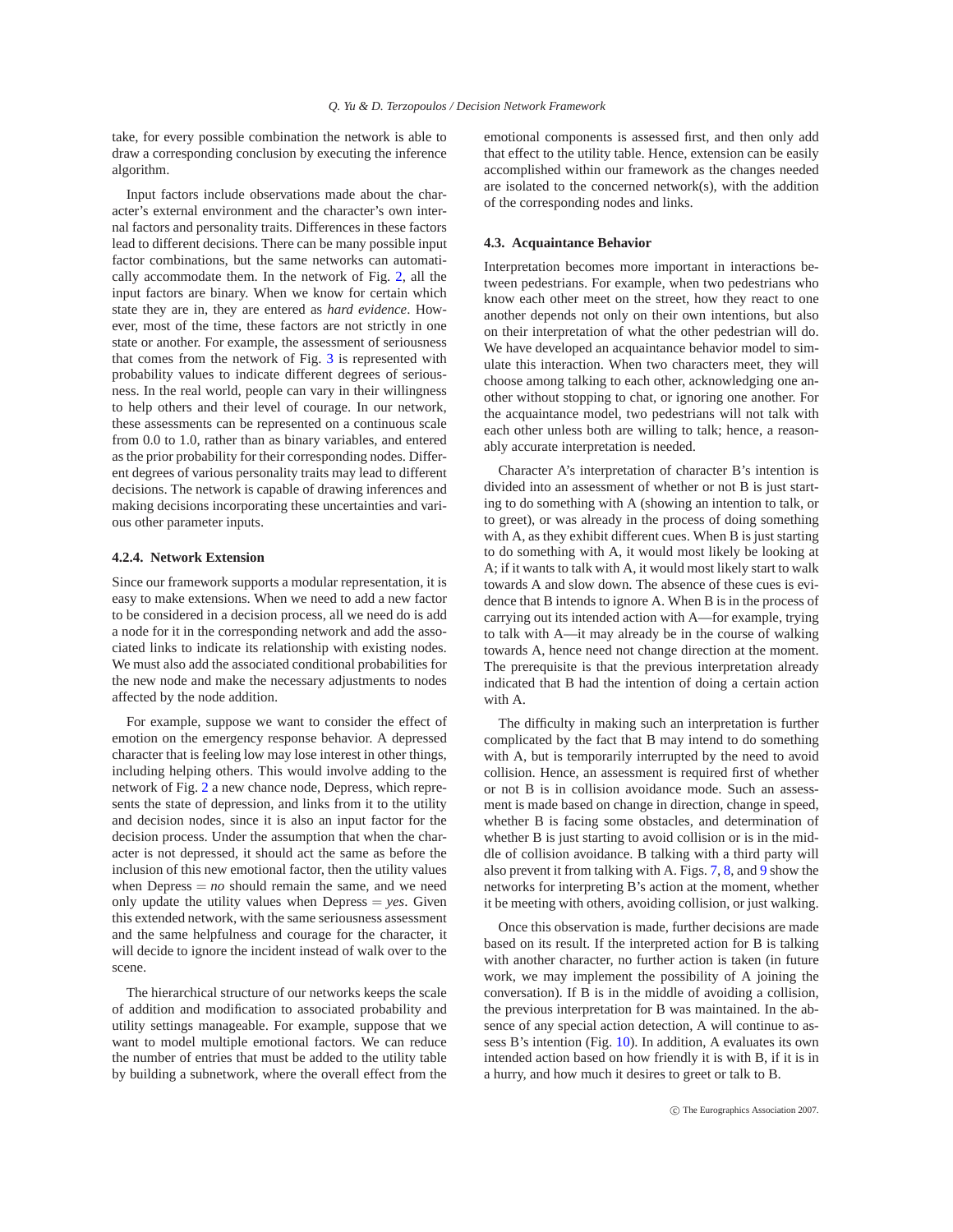The decision network which determines the action to be taken is depicted in Fig. [11.](#page-6-4) The distance factor is added since the character may be uncertain about the interpretation and, hence, may take several time steps to decide. In the meantime, it is not committing to any action. However, as the two characters approach each other to within a certain threshold, a decision must be made based on information available at the time. The distance factor here indicates if such a threshold has been met. The utility function is a balance among the internal desire and the interpreted intention of the other party. The decision can take on the value of talk, greet, or ignore the other party, or uncertain, which means further observation is necessary.



<span id="page-6-0"></span>**Figure 7:** *Network to assess if B is starting to avoid a collision.*



<span id="page-6-1"></span>**Figure 8:** *Network to assess if B is already in collision avoidance.*



**Figure 9:** *Network to interpret B's behavior.*

#### <span id="page-6-2"></span>**4.4. Partnering Behavior**

It is quite natural for friends meeting unexpectedly to form partnerships if circumstances permit. We have developed a partnering model to simulate such behavior. There are several possible scenarios. When one character sees another friend character ahead, it needs to decide whether to catch up and try to partner with that character; then the other character must decide whether to accept the advance. When two characters meet on the street, they may have a chat and then decide if they want to partner. In the first case, the initiating character A must first decide if it wants to catch up and form



<span id="page-6-3"></span>**Figure 10:** *Network to interpret character B's intended action with A.*



<span id="page-6-4"></span>**Figure 11:** *Network to decide the action to be taken by A with B.*

a partnership with character B in view. This decision must take into consideration A's intention, personality, if A feels its goal matches that of B, and its perception of B's intention. Fig. [12](#page-7-0) shows the decision network for deciding whether or not to form a partnership with the potential partner.

Once A decides to form a partnership with B in view, it will try to catch up and express its partnership request. B must then decide whether to accept this request. As shown in Fig. [13,](#page-7-1) how friendly B feels about A, if B is social, and B's desire all affect the decision. In addition, how persistent B is in pursuing its own intention and how long A has persisted in making the advance also play a role in B's reaction.

As B makes up its mind, A is observing B and tries to assess if B has accepted its advance (Fig. [14\)](#page-7-2). Not all observed data have equal reliability. For example, when trying to interpret B's response to character A's request to partner, B looking at A and stopping are much stronger indications than B turning to face A. When B accepts A's request, B may or may not choose to face A directly. To accommodate this difference in reliability of the observed data, some adjustments are made in the network; hence, the additional reliability chance node (Fig. [14\)](#page-7-2).

If B accepts A's request, the two characters will form a pair and proceed. Should B refuse the request, A must then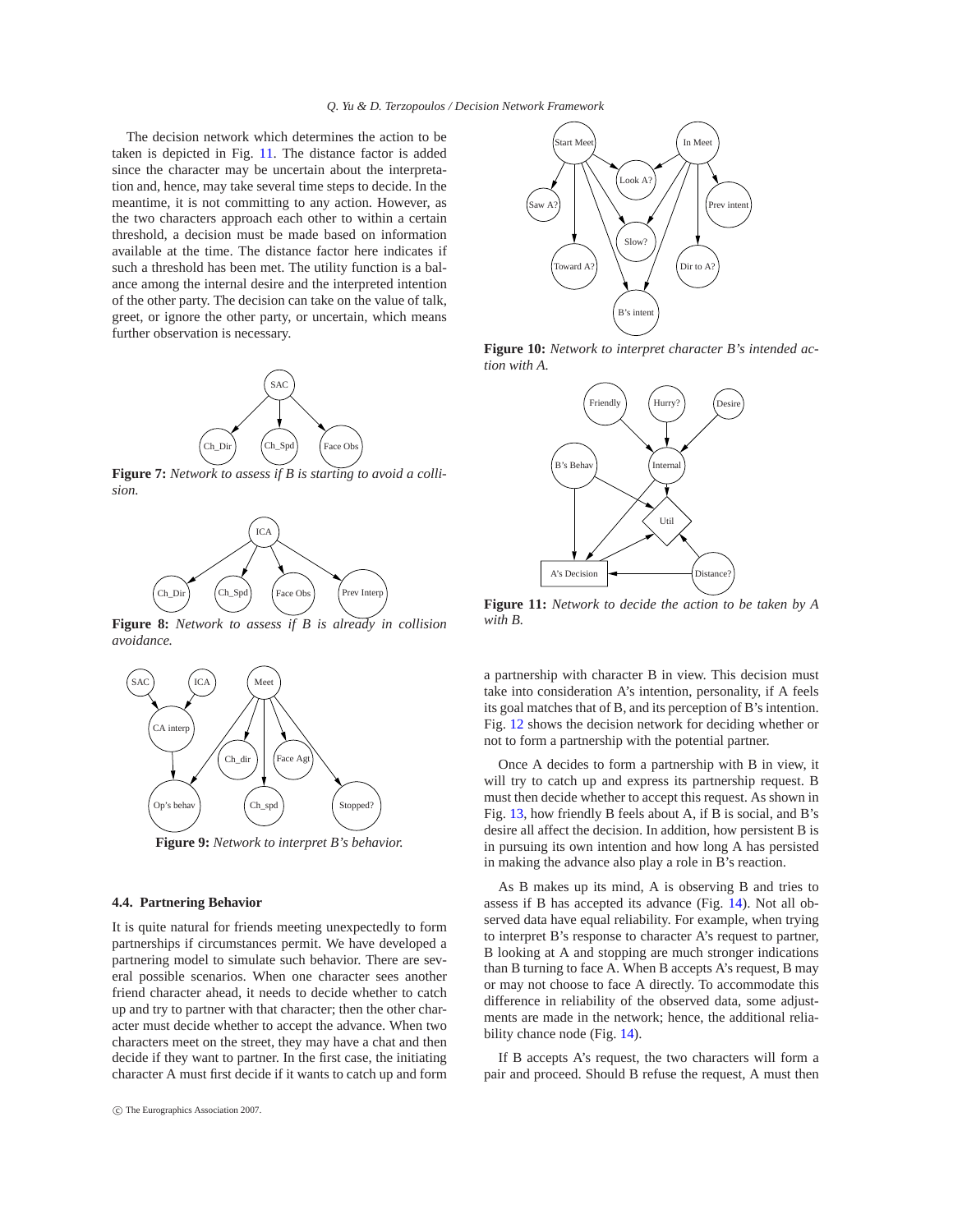

<span id="page-7-0"></span>**Figure 12:** *Network to decide whether to form a partnership.*



<span id="page-7-1"></span>**Figure 13:** *Network to assess whether to accept a partnering request.*



<span id="page-7-2"></span>**Figure 14:** *Network to interpret B's response to A's pair-up request.*



<span id="page-7-3"></span>**Figure 15:** *Network to assess how to take rejection.*

decide how it will react to the rejection; i.e., give up or continue its persuasion effort (Fig. [15\)](#page-7-3). This cycle of A making a request, B deciding whether to accept it, A's interpretation of B's response, and decision about what to do next continues until either B is persuaded to accept the partnership offer or A gives up. Once a partnership is formed, negotiation continues between the partners to maintain the partnership and handle unexpected events, such as collision threats, and making decisions together as a team.

# **4.5. Collision Avoidance Behavior**

Our framework is also applicable to low-level collision avoidance behavior modeling. Much behavioral animation research has focused on collision avoidance. Our framework incorporates the interpretation of the opposing character's avoidance intention, which is absent in earlier models. Our model implements a local object avoidance strategy rather than global path finding.

The character first tries to avoid any static obstacles. The avoidance strategy includes the options of steering to the left, steering to the right, or stopping when in imminent danger of collision. As for dynamic obstacles, a collision possibility value is computed for each obstacle and the one with the highest value assumes priority for avoidance. The optimal avoidance strategy can be one of the following: no avoidance, speed up, slow down, stop, steer towards left, steer towards right, steer towards left with speed change, steer towards right with speed change, stop while steering towards left, and stop while steering towards right. Due to the limitations of the motor system, where a speed change command has a delayed effect, currently we do not use the speed change options, but have left them in place in case a better motor system becomes available. The utility values are weights associated with the avoidance strategy options, which are determined by our observations of how real humans balance avoidance choices under different circumstances.

The details of our collison avoidance decision networks are presented elsewhere [\[Yu07\]](#page-9-19).

# **5. Animation Results**

We have equipped our virtual humans with the aforementioned behavior models which take advantage of our decision network framework's ability to handle uncertainty and behavioral complexity. As described above, the collision avoidance model anticipates the opposing character's avoidance strategy and makes a decision accordingly. In addition to simulating the interpretations that a character draws about its environment and about its potential partner's intentions, the acquaintance, partnership, and emergency response models also take into account the effect that personality and internal factors have on decision making. Decisions are made based on observations and the analysis of objects that fall within the character's focus of attention. Our accompanying animations demonstrate the effectiveness of our decision network framework.

Our most complex animation is the "emergency response" animation illustrated in Fig. [16.](#page-8-0) A young female commuter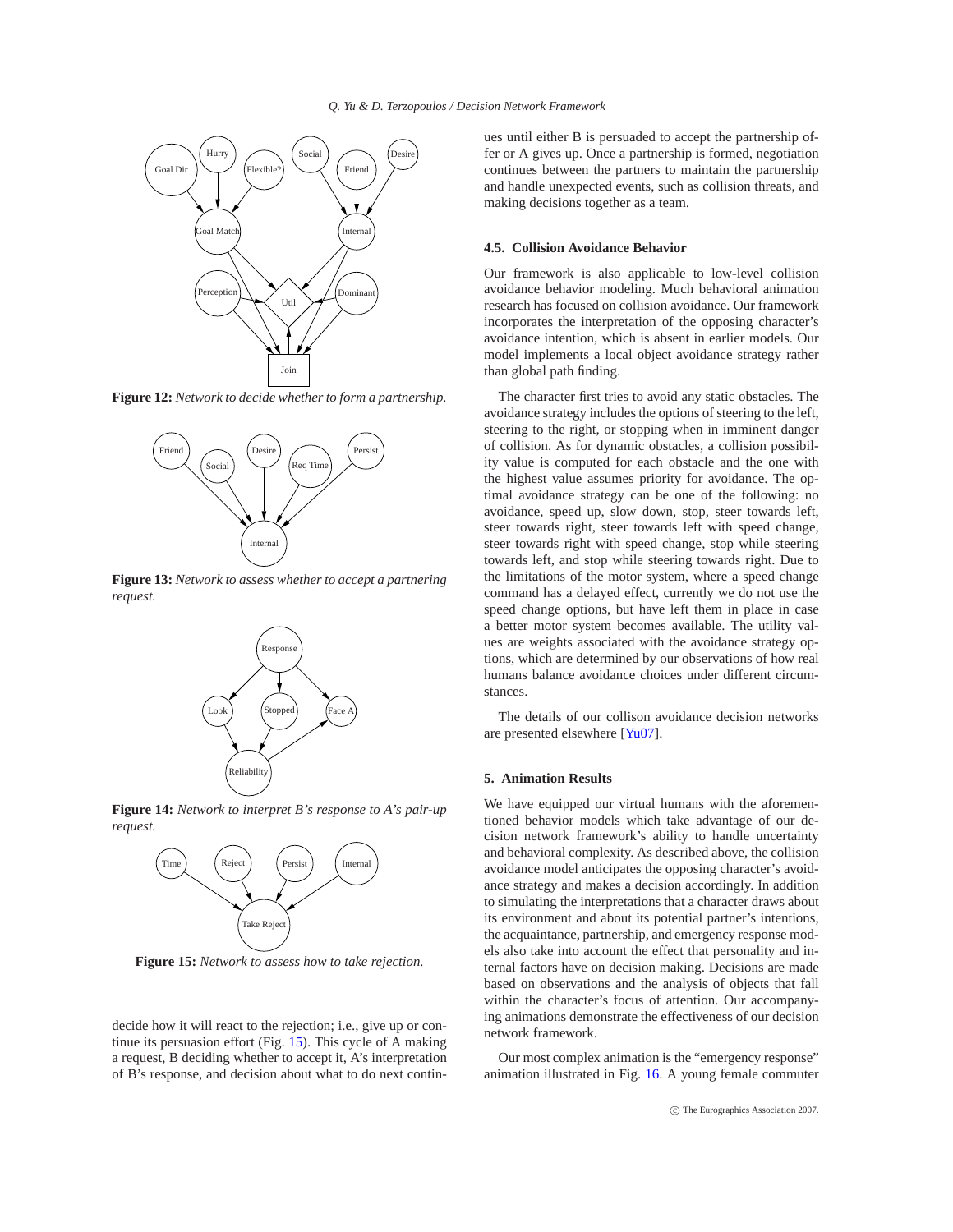

**Figure 16:** *Still frames from the emergency response animation. (a) Female fainted on floor in concourse. (b) Commuters gather around to attend to patient; a woman runs for help. (c) Woman finds a security officer in the main waiting room. (d) The officer attends to the patient.*

feels ill, staggers, and then faints to the floor of the concourse area in the virtual Penn Station. Some commuters around her turn their heads to look, but keep on walking. Others walk over to see what happened. The most concerned run over to investigate. After observing the patient's situation, a female commuter recalls seeing a security officer in the main waiting room of the station and, hoping that he is still there, decides to run over to ask for help. While she is gone, some of the commuters attending to the patient decide to leave as they determine that they cannot do much more given that someone has already gone to summon assistance, while some new passers-by approach to investigate the scene. The security officer who was summoned eventually reaches the

scene, examines the patient and decides to radio paramedics for further assistance.

Shorter simulations demonstrate the functionality of the partnering behavior model, differing only by internal factor and personality settings. One animation shows pedestrian A eventually giving up on the decision to partner with B, after repeatedly being shunned by B. A second animation shows a pedestrian A who notices a friend B walking ahead, catches up, and tries to partner with B. Because of an earlier quarrel with A, B initially refuses A's advance, but reconsiders upon A's insistence.

Our framework is efficient. The network with the largest utility table takes from 1 to 2 msec to build and compile in Netica and usually less than 1 msec to evaluate. The emergency response network takes about 1 msec to compile and 1 msec to evaluate. At run time, the behavior models are event triggered—i.e., whenever the circumstances trigger certain behaviors, the corresponding networks are evaluated to make the necessary decisions, but they are invoked only on a needto-use basis. Collision detection takes place every few time steps, but the collision avoidance networks are invoked only when a potential collision is detected. These networks are invoked the most frequently. Each character independently makes its own decisions based on what it can observe of its environment and its personal internal factors. Although different execution times are needed to arrive at different decisions, this does not adversely affect the parallel simulation of different characters. On an Intel Xeon 3.2GHz PC with 1GB RAM, the behavior system for a single pedestrian usually takes under 1 millisecond to execute.

# **6. Conclusion**

<span id="page-8-0"></span>We have introduced a decision network framework for advanced behavioral animation in virtual humans. To our knowledge, ours is the first virtual human behavior modeling system and architecture that is based on decision networks, and the first use of decision networks in computer graphics. Our decision network framework offers several advantages. It has the ability to handle uncertainties, which are largely ignored in previous behavior models. Having the characters act based on the often imprecise interpretation of their surroundings rather than on exact information gained through querying the world database results in more realistic simulations that more faithfully approximate how real people behave. This also facilitates the simulation of interactions between characters.

Because decision networks offer a formal yet easy to understand representation of the world and the behavior system, our framework makes it easier to translate the character designer's commonsense knowledge into code that governs the characters' decisions. It facilitates parameter finetuning and debugging, and makes it easy to identify what factors contribute to the final decision. Modifications take only minutes to complete, as the structure is so clear, compact, and modular. Given the same network topology, we can have characters reasoning and acting quite differently